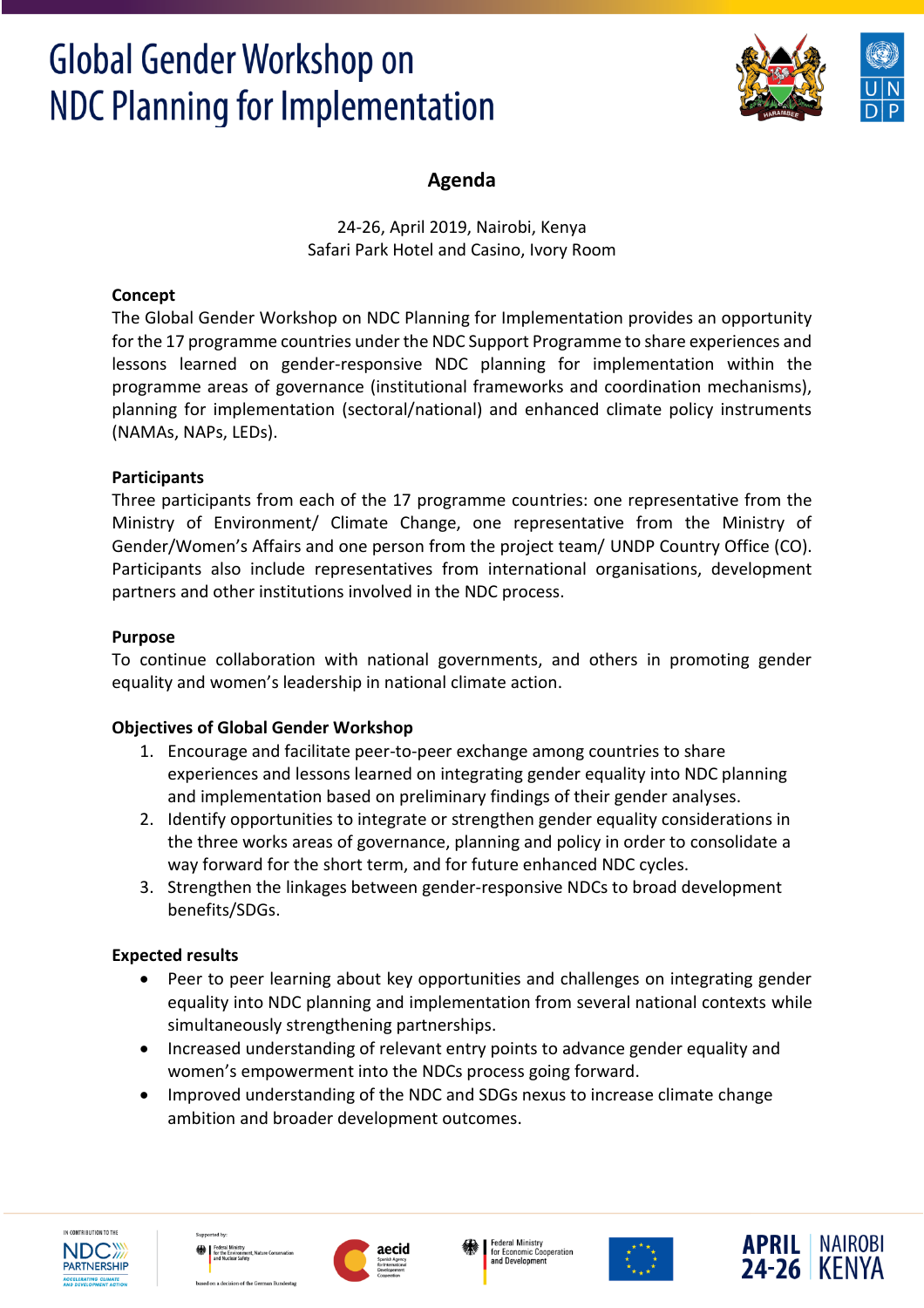

### **1. Draft agenda**

| <b>Time</b>   | <b>Session title</b>                                                            | <b>Description</b>                                                                                                                                                                                                                                                                                                                                                                                                                                                                                                                                                                    |
|---------------|---------------------------------------------------------------------------------|---------------------------------------------------------------------------------------------------------------------------------------------------------------------------------------------------------------------------------------------------------------------------------------------------------------------------------------------------------------------------------------------------------------------------------------------------------------------------------------------------------------------------------------------------------------------------------------|
| Day 1         | <b>Location: Ivory Room</b>                                                     |                                                                                                                                                                                                                                                                                                                                                                                                                                                                                                                                                                                       |
| 8.30-9.00     | Registration                                                                    | Participants sign in for workshop.                                                                                                                                                                                                                                                                                                                                                                                                                                                                                                                                                    |
| 9.00-9.20     | <b>Welcoming remarks</b>                                                        | The Principal Secretary, Ministry of Environment and Forestry, Kenya,<br>welcomes the participants, acknowledging countries represented.                                                                                                                                                                                                                                                                                                                                                                                                                                              |
| $9.20 - 9.30$ | <b>Overview of UNDP NDC</b><br><b>Support Programme</b>                         | Brief overview of the UNDP NDC Support Programme, including how the<br>workshop objectives link to the gender component of the NDC Support<br>Programme                                                                                                                                                                                                                                                                                                                                                                                                                               |
| 9.30-9.50     | <b>Opening remarks</b>                                                          | Official remarks by Kenyan dignitaries (5 minutes per speaker) by:<br>$\bullet$ UNDP<br>• National Gender and Equality Commission, Kenya<br>• Cabinet Secretary, Ministry of Public Service, Youth and Gender Affairs,<br>Kenya                                                                                                                                                                                                                                                                                                                                                       |
| 9.50-10.00    | Keynote speech                                                                  | Welcome Remarks, Official Opening of Workshop and Keynote address<br>by: Cabinet Secretary, Ministry of Environment and Forestry, Kenya                                                                                                                                                                                                                                                                                                                                                                                                                                               |
| 10.00-10.30   | <b>Tea/Coffee</b>                                                               | Group Photograph, Ivory Room                                                                                                                                                                                                                                                                                                                                                                                                                                                                                                                                                          |
| 10.30-10.50   | Outline of workshop<br>agenda, feedback from<br>pre-workshop survey             | Outline of workshop schedule and content, how workshop is organized,<br>what is expected of participants.<br>Share workshop expectations based on feedback from the pre-workshop<br>participant survey.                                                                                                                                                                                                                                                                                                                                                                               |
| 10.50-11.25   | Who is present and from<br>where?                                               | Structured paired participant introductions to understand who is present<br>and their link with the NDC process in their country.                                                                                                                                                                                                                                                                                                                                                                                                                                                     |
| 11.25-11.45   | Where are we on gender<br>concepts? (short quiz)                                | Visual multiple choice 'Quiz' to support all to reach a level playing field<br>with regards to gender related concepts.                                                                                                                                                                                                                                                                                                                                                                                                                                                               |
| 11.45-11.55   | <b>Quiz results</b>                                                             | Recap on what we may already know on gender equality.                                                                                                                                                                                                                                                                                                                                                                                                                                                                                                                                 |
| 11.55-1.00    | What have we achieved so<br>far?                                                | <b>Poster session Part 1.</b><br>Active session with a number of countries (8) displaying their 12 slides on<br>a flipchart. These are viewed by rotating groups of workshop participants.<br>One person, "host", remains at flipchart location to explain (briefly to<br>each new group) and answer questions about the status of gender<br>responsive NDC processes to date, and the results and use of any gender<br>analyses undertaken. This session is one of two sessions, with the<br>remaining countries displaying their slides after lunch.<br><b>Workshop objective 1</b> |
| $1.00 - 2.15$ | Lunch                                                                           | Location: Café Kigwa                                                                                                                                                                                                                                                                                                                                                                                                                                                                                                                                                                  |
| 2.15-3.15     | What have we achieved so<br>far?<br><b>Continuation from</b><br>morning session | <b>Poster session Part 2.</b><br>Continuation from morning session with the other half of the countries<br>displaying their 12 slides on a flipchart.<br><b>Workshop objective 1</b>                                                                                                                                                                                                                                                                                                                                                                                                  |
| 3.15-3.30     | <b>Feedback from poster</b><br>sessions                                         | Plenary session with participant impressions from what they viewed<br>across the countries. Country sharing of progress on gender analyses.<br><b>Workshop objective 1</b>                                                                                                                                                                                                                                                                                                                                                                                                            |











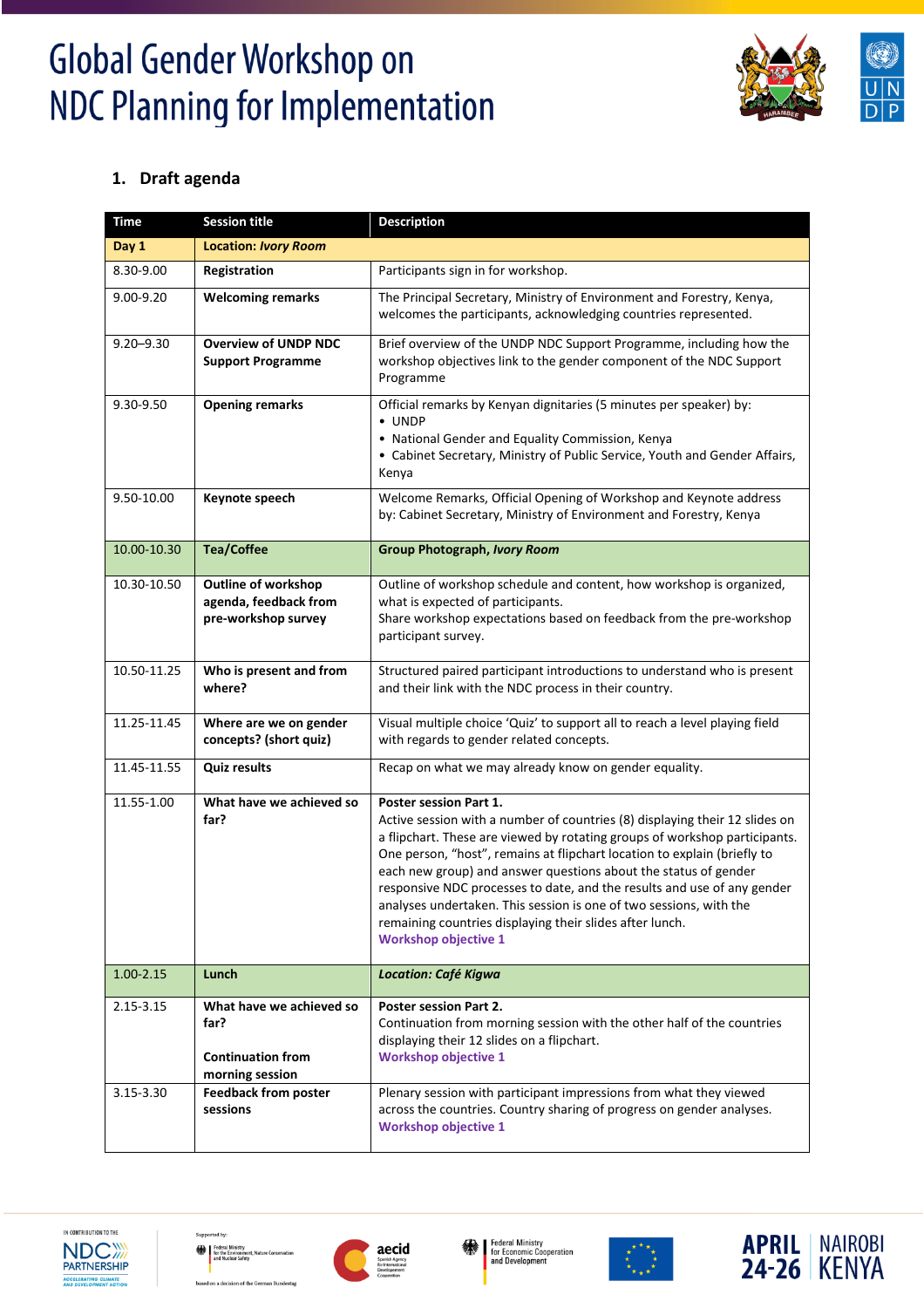



| <b>Time</b> | <b>Session title</b>                                                                             | <b>Description</b>                                                                                                                                                                                                                                                                                                                                                                                                                                               |
|-------------|--------------------------------------------------------------------------------------------------|------------------------------------------------------------------------------------------------------------------------------------------------------------------------------------------------------------------------------------------------------------------------------------------------------------------------------------------------------------------------------------------------------------------------------------------------------------------|
| 3.30-4.00   | 'Elevator pitches'                                                                               | $1$ slide $-1$ sector!                                                                                                                                                                                                                                                                                                                                                                                                                                           |
|             | Quick descriptions of the<br>gender gaps in different<br>sectors                                 | Short descriptions (max 2 minutes each) by different resource persons (7)<br>outlining the typical gender gaps that should be addressed in different<br>sectors and suggestions of how to do so in NDC process.<br><b>Workshop objective 1</b>                                                                                                                                                                                                                   |
| 4.00-4.30   | <b>Tea/Coffee</b>                                                                                |                                                                                                                                                                                                                                                                                                                                                                                                                                                                  |
| 4.30-5.45   | In conversation with<br>Kenyan officials                                                         | Panel discussion to give an overview of the Kenyan 'whole of society'<br>approach to the NDC process and how gender was integrated into this<br>approach.<br>Panel includes Kenyan representatives of Non-State Actors, the<br>government ministries in charge of Energy, Water, Agriculture; Youth and<br>Gender Affairs, as well as the Climate Change Directorate within the<br>Ministry of Environment and Forestry.<br><b>Workshop objectives 1 &amp; 2</b> |
| 5.45-6.00   | Close of day and<br>reflections                                                                  | Summary points presented. Recap on Day 1                                                                                                                                                                                                                                                                                                                                                                                                                         |
| 6.30-7.30   | <b>Welcome Reception</b>                                                                         | Welcome reception in the hotel<br><b>Location: Mamta Poolside</b>                                                                                                                                                                                                                                                                                                                                                                                                |
| Day 2       | <b>Location: Ivory Room</b>                                                                      |                                                                                                                                                                                                                                                                                                                                                                                                                                                                  |
| 9.00-9.15   | <b>Introduction to Day 2</b>                                                                     | Welcome and overview of Day 2                                                                                                                                                                                                                                                                                                                                                                                                                                    |
| 9.15-10.15  | How can we better<br>coordinate nationally on<br>gender and NDC planning?                        | Paired country group work sharing on institutional coordination<br>mechanisms taking place in respective countries. Each country group<br>spends 15 minutes discussing in their country group and with one other<br>country group. The discussion focus is on national coordination<br>mechanisms for gender responsive climate action and possible options for<br>better coordination.<br><b>Workshop objectives 1 &amp; 2</b>                                  |
| 10.15-10.40 | Where do we want to go?<br>Integrating gender equality<br>into climate change<br>roadmaps/plans. | Plenary session. Exchanging on integrating gender equality into<br>roadmaps/ plans and other planning instruments and processes and<br>mainstreaming gender in NDC planning process.<br>Overview session and countries (4) share experience on specific aspects of<br>addressing gender in planning.<br><b>Workshop objectives 1 &amp; 2</b>                                                                                                                     |
| 10.40-11.25 | How do we get there?<br><b>Group discussions</b><br>(planning)                                   | Break out group discussions (4) on different aspects of planning.<br>Specific discussion questions for each group.                                                                                                                                                                                                                                                                                                                                               |
| 11.25-11.35 | <b>Tea/Coffee</b>                                                                                |                                                                                                                                                                                                                                                                                                                                                                                                                                                                  |
| 11.35-12.00 | <b>Feedback plenary from</b><br>planning session                                                 | Feedback from group discussion by rapporteurs.                                                                                                                                                                                                                                                                                                                                                                                                                   |
| 12.00-12.45 | <b>Challenges and different</b><br>routes to the subnational<br>level                            | Active session using a peer consulting process. Advising, learning and<br>sharing experiences of NDC implementation challenges with regards to<br>translating plans on gender responsive actions to sub-national or district<br>level.<br><b>Workshop objective 1</b>                                                                                                                                                                                            |